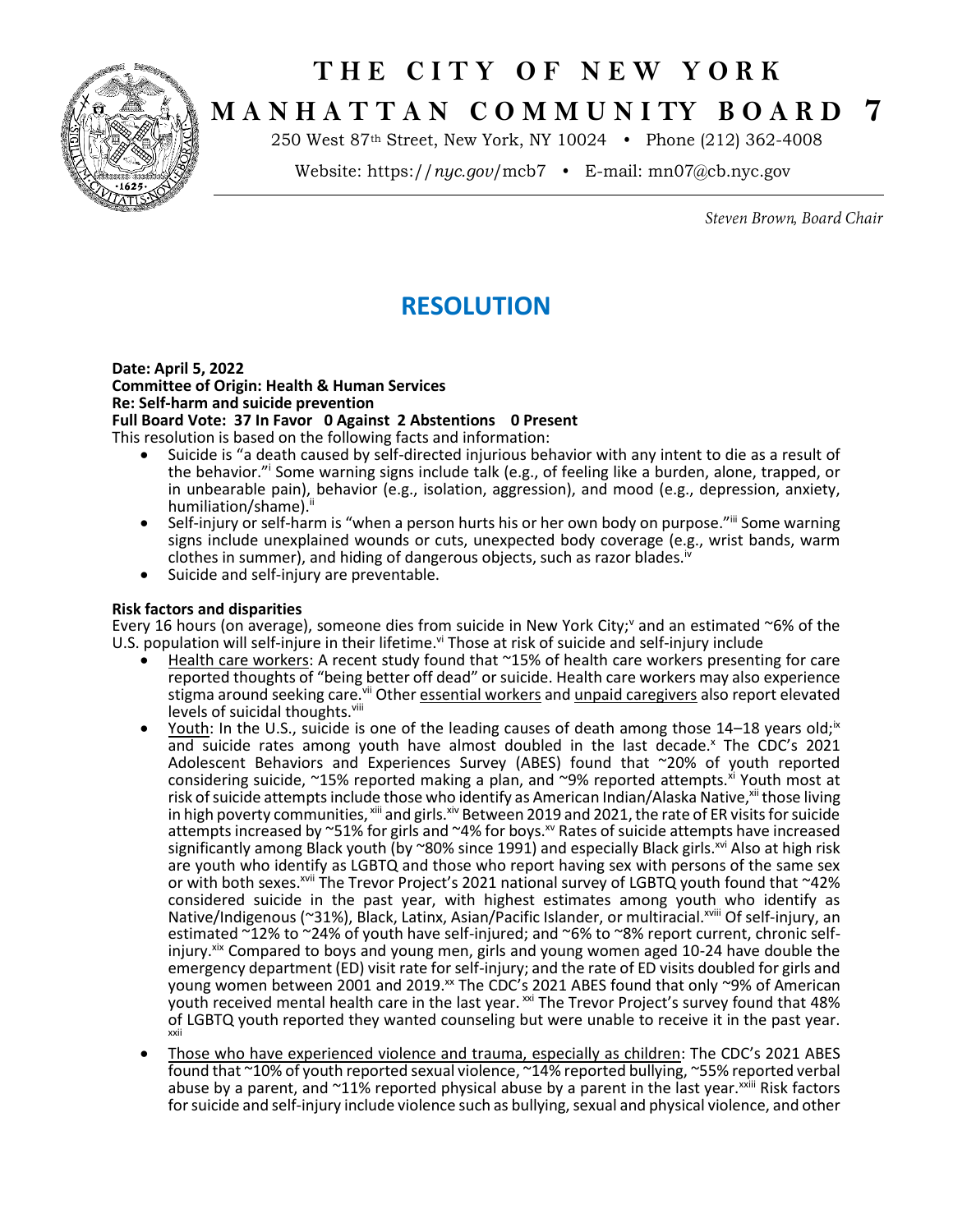adverse childhood experiences.<sup>xxiv</sup> As many as ~79% of those who self-injure report physical and/or sexual abuse during their childhood.<sup>xxv</sup> PTSD is a risk factor for suicide, especially for women,<sup>xxvi</sup> veterans,<sup>xxvii</sup> and those who have experienced sexual violence.<sup>xxviii</sup> PTSD is also a risk factor for self-injury/self-harm: rates among those with PTSD have been estimated to exceed 50%.<sup>xxix</sup> For those who have experienced violence, destructive behaviors may be attempts to solve problems related to powerlessness, fear, and danger.xxx

• Additional risk factors for suicide and self-injury include prior suicide attempt, mental health challenges, low self-esteem, eating disorders, substance misuse, serious medical issues, social isolation, prolonged stress (e.g., financial strain), stressful life events (e.g., loss), structural barriers to receiving mental health care or stigma around seeking help, impulsivity and access to lethal means, as well as certain occupations (e.g., mining and construction), and poverty. xxxi

#### **A public health approach to prevention**

Since the start of the Covid-19 pandemic, demand for services provided by NYC Wellxxxii and Safe Horizon have increased, along with an increase in stressors (e.g., related to Covid-19, health care, basic needs, and discrimination<sup>xxiii</sup>). Expanded services are needed, especially for those at high risk.

- **Screening**: Standardized screening in multiple settings (e.g., health care and education) is likely to increase detection and referral to appropriate treatment. Health care providers should be consistently trained in risk assessment and intervention for diverse populations. xxxiv
- **Intervention and timely access to evidence-based care**: Effective intervention and care for suicide and self-injury includes cognitive behavioral therapy, dialectic behavior therapy, counseling focused on building coping and problem-solving skills, as well as social support and opportunities for connection. XXXV [NYC Well](file:///C:/Users/catherinedelazzero/Downloads/NYC%20Well%20website) is an essential behavioral health linkage and crisis response resource, providing access to counselors by text, phone, or online chat;<sup>xxxvi</sup> as well as online templates for safety and coping plans. xxxvii
- **Crisis response and follow up**: NYC can invest in publicly funded alternatives to 911 for crisis response such as respite care centers, mental health urgent care centers, drop-in centers, and other forms of safe havens for those in immediate danger.<sup>xxxviii</sup> Health care and hospital systems can provide Just-In-Time Access, which enables 24/7/365 crisis response with access to patient records; as well as use of technology to facilitate consistent and long term follow up. People have reported that follow ups remind them that someone cares, wants them to be alive, and believes they matter.<sup>xxxix</sup>
- **Health education and communication**: There are many myths around suicide and self-injury that need to be addressed, such as the myth that asking about suicidal thinking makes someone more likely to attempt suicide. This is not true and is an addressable barrier to proper assessment and open and honest dialogue.<sup>xl</sup> In addition, it's important to educate the community about strategies for supporting oneself and others, as well as how to respond if someone reports they are having suicidal thoughts. NYC can engage in a robust campaign of public service announcements to provide destigmatizing messages and information (e.g., the availability of safety planning apps); and solicit the support of schools, city agencies, and workplaces in this effort.
- **A "public health" approach to suicide prevention**: A public health approach uses multidisciplinary methods designed for specific populations (as well as geographic areas with high need); and considers prevention at family, community, and societal levels. XII Any prevention or intervention strategy should be religiously and culturally appropriate<sup>xlii</sup> and responsive to the strengths and needs of diverse populations. For instance, a recent U.S. HHS report found that Black children aged 10-17 are more likely to have experienced a crisis prior to dying by suicide, which should be taken into account.<sup>xliii</sup> A majority of LGBTQ youth and youth of color report experiencing discrimination; and LGBTQ youth with access to affirming spaces reported lower rates of suicide attempts. Transgender and nonbinary youth who were able to change their name and/or gender marker on legal documents reported lower rates of suicide attempts. Xilv Different kinds of trauma should be taken into account when designing interventions. For example, trauma-informed counseling emphasizes the importance of personal agency and the connections between selfharming or destructive behaviors and PTSD.<sup>xlv</sup> Health care workers may benefit from traumainformed therapy to manage responses to violence at work. As a final example, some religious beliefs may encourage connecting and finding a sense of purpose.<sup>xlvi</sup>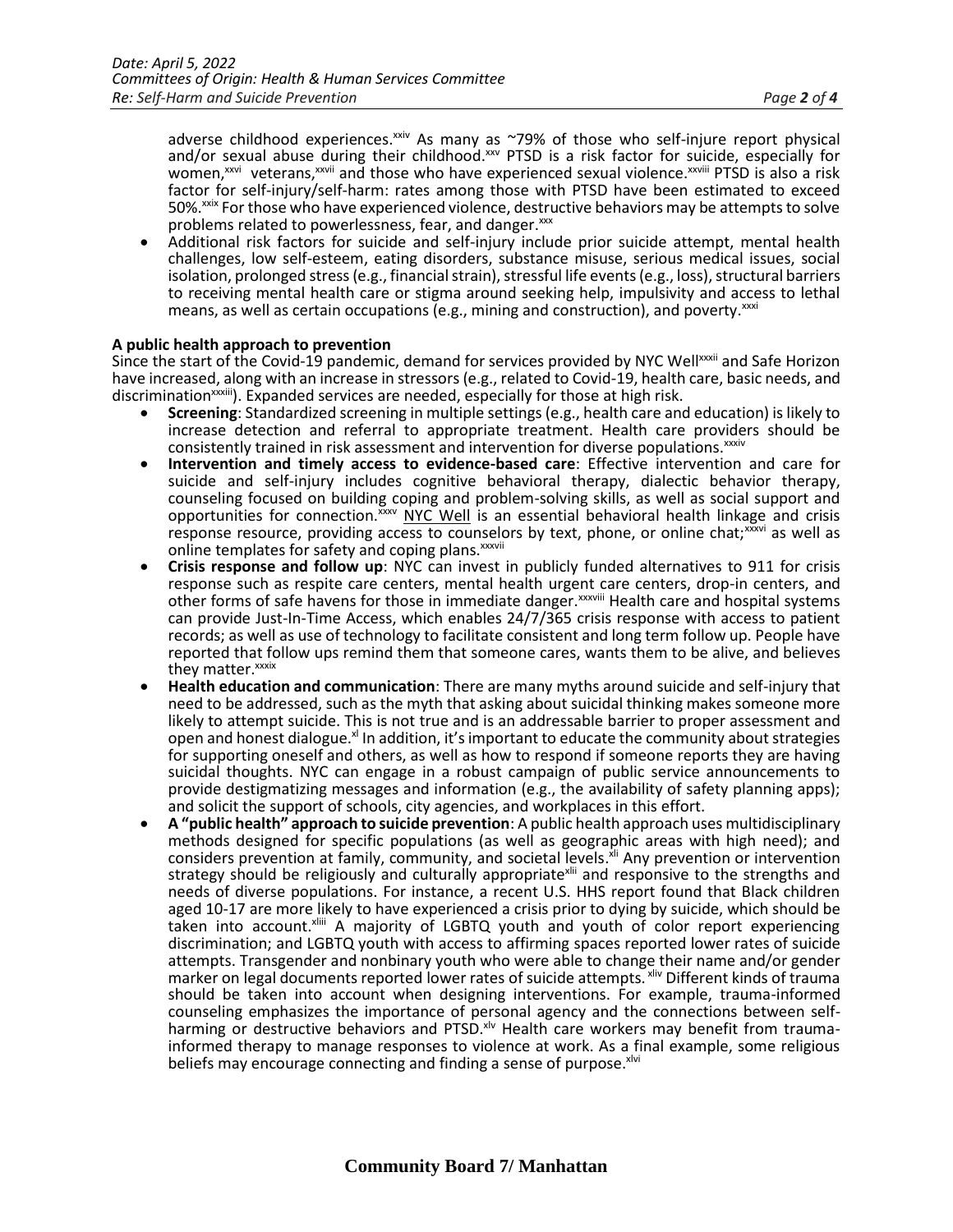THEREFORE, BE IT RESOLVED THAT Community Board 7/Manhattan calls on NYC health care and hospital systems, the Department of Education (DoE), the Department of Youth and Community Development (DYCD), and the City University of New York (CUNY) to provide expanded screening programs for suicide, self-injury, and associated risk factors.

BE IT FURTHER RESOLVED THAT Community Board 7/Manhattan calls on NYC health care and hospital systems to provide training for health care workers that meets the needs of specific populations; and invest in infrastructure to help bridge patients to timely and appropriate care. This includes access to mental health services and Just-In-Time Access for crisis response, as well as supportive resources for health care workers (e.g., psychotherapy, peer support, crisis services) and unpaid caregivers.

BE IT FURTHER RESOLVED THAT Community Board 7/Manhattan calls on NYC to invest in traumainformed alternatives to 911 for crisis response, including hotlines that serve as crisis intervention for abusive behaviors and greater investment in Child Advocacy Centers for children and youth.

BE IT FURTHER RESOLVED THAT Community Board 7/Manhattan calls on the DoE, DYCD, and CUNY to invest in long term supports, including more social workers and psychologists as well as safe spaces and resources for specific populations, such as LGBTQ youth. To empower students and staff, the DoE, DYCD, and CUNY should provide more information on risks, signs, protective factors (e.g., social connections, open communication, lack of stigma, self-efficacy), available public resources (such as safety planning apps), and appropriate reporting and intervention strategies.

BE IT FURTHER RESOLVED THAT Community Board 7/Manhattan calls on NYC to research possibilities for public- and population-health approaches to prevention, intervention, and response, including meaningful and evidence-based anti-violence and anti-discrimination pedagogies and practices for youth and professional development at all levels of NYC government.

BE IT FURTHER RESOLVED THAT Community Board 7/Manhattan calls on the Mayor and our elected city and state officials to advocate for and find ways to fund these initiatives.

*\*Jonathan DePierro, PhD and Anitha Iyer, PhD of Mt. Sinai and Kristina Coleman, LMSW, MPA, and Victoria Dexter, PhD, LCSW of Safe Horizon delivered presentations at the Health and Human Services Committee meeting on 3/29/2022. These presentations informed the content of this resolution.*

### RESOURCES:

| טשטווטט.              |                                                                                                         |
|-----------------------|---------------------------------------------------------------------------------------------------------|
| ➤                     | Abusive behaviors, help/intervention:                                                                   |
|                       | https://www.thehotline.org/support-others/help-for-abusive-behaviors/                                   |
|                       | https://respectphoneline.org.uk/about-us/                                                               |
|                       | ASSIST (Applied Suicide Intervention Skills Training):                                                  |
|                       | https://www.samhsa.gov/resource/dbhis/applied-suicide-intervention-skills-training-asist                |
| ➤                     | COVID Coach App:                                                                                        |
|                       | https://mobile.va.gov/app/covid-coach                                                                   |
|                       | $\triangleright$ Crisis Text Line:                                                                      |
|                       | <b>Text TALK to 741741</b>                                                                              |
|                       | $\triangleright$ MY3 Safety Planning App                                                                |
| $\blacktriangleright$ | NYC Well:                                                                                               |
|                       | Call 1-888-NYC-WELL                                                                                     |
|                       | Chat via their website: https://nycwell.cityofnewyork.us/en/                                            |
|                       | Text "WELL" to 65173 (message & data rates may apply when using the SMS service)                        |
| ➤                     | National Domestic Violence Hotline:                                                                     |
|                       | 1-800-799-SAFE(7233) or https://www.thehotline.org/help/                                                |
|                       | National Suicide Prevention Lifeline:                                                                   |
|                       | 1-800-273-8255 (TALK)                                                                                   |
|                       | Starting in 2022, dial 988 (https://suicidepreventionlifeline.org/current-events/the-lifeline-and-988/) |
|                       | $\triangleright$ Safe Horizon:                                                                          |
|                       | Crime victims: 1-866-689-HELP                                                                           |
|                       | Domestic violence: 1-800-621-HOPE                                                                       |
|                       | Rape and sexual assault: 1-212-227-3000                                                                 |
| ➤                     | SAMSHA Hotline (referrals):                                                                             |
|                       | 1-800-662-HELP (4357)                                                                                   |
| ➤                     | The Trevor Project:                                                                                     |
|                       | https://www.thetrevorproject.org/?gclid=CjwKCAjwopWSBhB6EiwAjxmqDUtlc0r6I-pa81cy99d-                    |
|                       | OPwPTBkpJ9MP5ABoH9Tfqg3pDuGuE3zPChoCn2YQAvD BwE                                                         |

### **Community Board 7/ Manhattan**